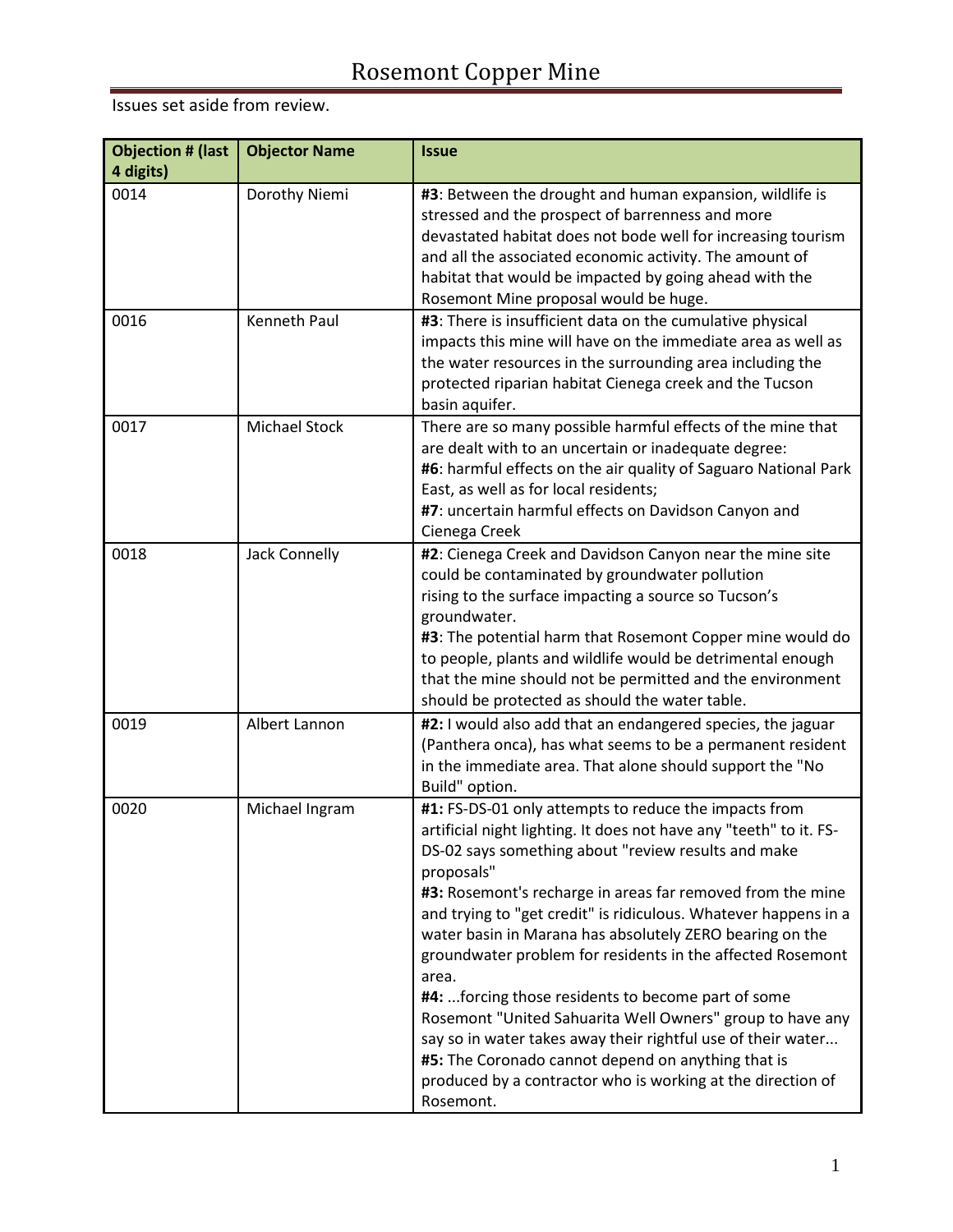| <b>Objection # (last</b><br>4 digits) | <b>Objector Name</b>   | <b>Issue</b>                                                                                                                                                                                                                                                                                                                                                                                                                                                                                                                                                                                                                                                                                                                                                                                                                                                                                           |
|---------------------------------------|------------------------|--------------------------------------------------------------------------------------------------------------------------------------------------------------------------------------------------------------------------------------------------------------------------------------------------------------------------------------------------------------------------------------------------------------------------------------------------------------------------------------------------------------------------------------------------------------------------------------------------------------------------------------------------------------------------------------------------------------------------------------------------------------------------------------------------------------------------------------------------------------------------------------------------------|
| 0021                                  | <b>Chuck Martin</b>    | #3: The FEIS needs to include the review, study, analysis,<br>discussion and consideration of what impacts and effects that<br>the potential short or long term mitigation measures could<br>have to the public, the surrounding private property owners<br>or the users of the adjacent Forest Service land and BLM land.                                                                                                                                                                                                                                                                                                                                                                                                                                                                                                                                                                             |
| 0023                                  | William Maki           | #2: To have Rosemont pumping residential water and<br>offsetting that loss with water of a lesser quality and<br>uncertain quantity (CAP water) is a poor bargain for the<br>citizens of Arizona. The only way to mitigate this impact is to<br>have Rosemont, should the mine be built, use CAP water and<br>to suspend pumping of groundwater.                                                                                                                                                                                                                                                                                                                                                                                                                                                                                                                                                       |
| 0025                                  | <b>Wade Bunting</b>    | #19: Two additional points must be made about the validity<br>and value of the Rosemont Copper Project EIS. The EIS's<br>conclusions did not rely on good science. The playing field is<br>not level and the rules are rigged because of the outdated<br>1872 mining law.                                                                                                                                                                                                                                                                                                                                                                                                                                                                                                                                                                                                                              |
| 0026                                  | Duncan Creed           | #2: Rainfall chemical analysis was done on samples from the<br>pristine desert location at Organ Pipe National Park. The<br>mine will be subject to rainfall from an urban environment as<br>well as pollutants from nearby mines and the smelters at Ray<br>and Miami.<br>#3: Table 75 shows no iron content in the 200 year lake. The<br>Santa Rita Mountains have an abundance of iron pyrite in the<br>mineralized zones-particularly in the oxide zone which is now<br>going into the waste rock. It appears that specific samples of<br>rock were taken (high-graded) to produce the desired result.<br>#5: Freeport loses 100-110 vertical inches/year to<br>evaporation from their tailings ponds. This is relatively cool<br>water compared to a residual pit lake. Do not believe the<br>water balance stated in table 74 for evaporation. If there is<br>flow in, why isn't there flow out? |
| 0028                                  | Thomas Purdon          | #3: The potential for damage to area home property values<br>and wells from the Rosemont project are severe and costly.                                                                                                                                                                                                                                                                                                                                                                                                                                                                                                                                                                                                                                                                                                                                                                                |
| 0034                                  | Doug Pickrell          | #2: The FEIS is rife with uncertainty.                                                                                                                                                                                                                                                                                                                                                                                                                                                                                                                                                                                                                                                                                                                                                                                                                                                                 |
| 0038                                  | Kim Beck               | #2: Has a study been done that will show that the economic<br>impact to tourism into the future?<br>#3: Why does the U.S. copper supply have to be given up to a<br>foreign interest how does the Forest Service determine<br>that a foreign interest copper mine have a better highest and<br>best use of the land than the recreation and tourism use that<br>exists there now                                                                                                                                                                                                                                                                                                                                                                                                                                                                                                                       |
| 0047                                  | <b>Douglas Downing</b> | #1: The USFS has inadequately addressed the protection of<br>critical water resources and the risk factors associated with<br>water contamination from an open pit mine.                                                                                                                                                                                                                                                                                                                                                                                                                                                                                                                                                                                                                                                                                                                               |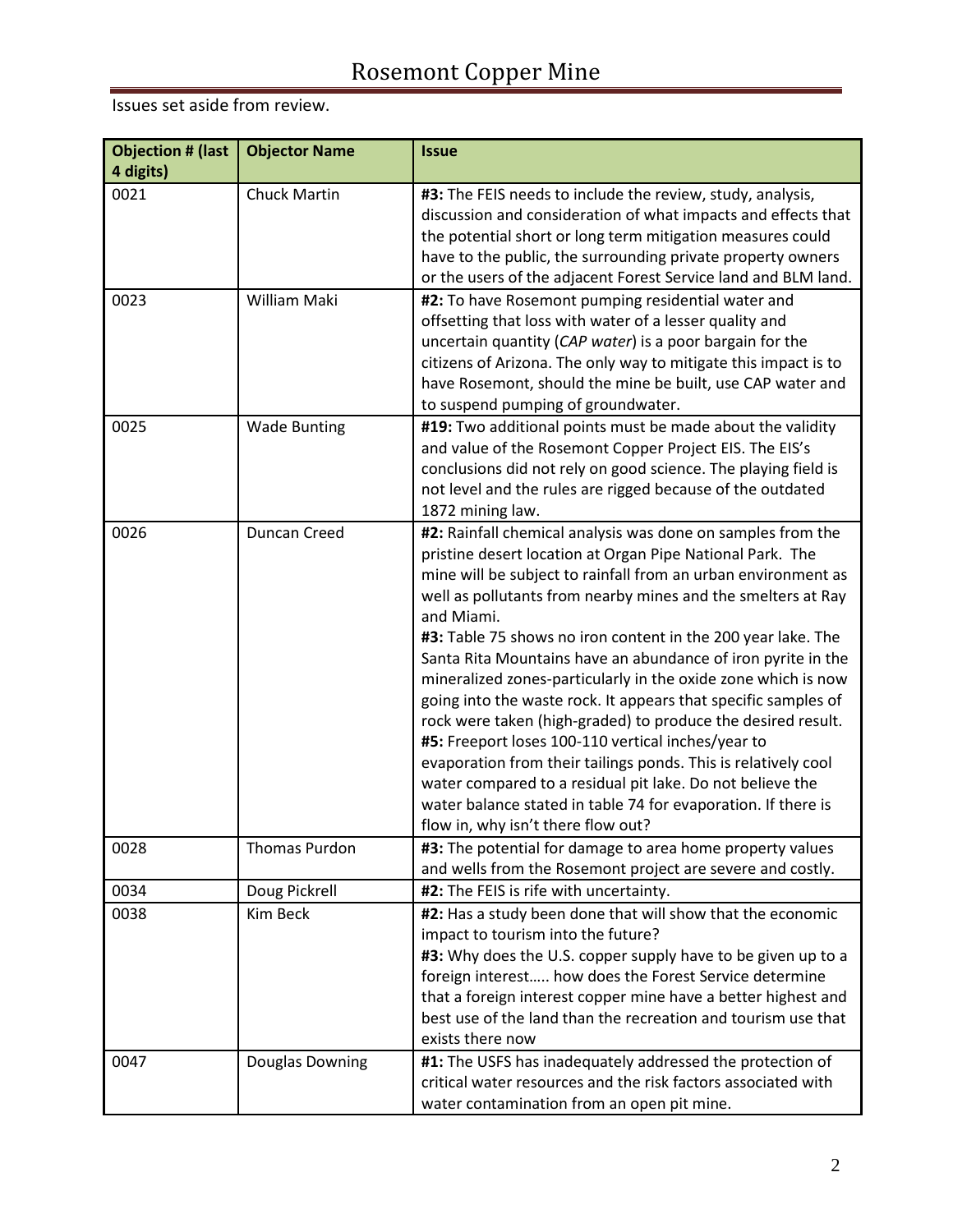| <b>Objection # (last</b><br>4 digits) | <b>Objector Name</b> | <b>Issue</b>                                                                                                                                                                                                                                                                                                                                                                                                                                                                                                                                                                                                                                                                                                                                                                                                                                                                                                                                                                                                                                                                                                                                                                                                                                                                                                                                                                                                                                                                                                                                                                                                                                                                                                                                                                                                                                                                                                                                                                                                                                                                                                                                                                                                                                                        |
|---------------------------------------|----------------------|---------------------------------------------------------------------------------------------------------------------------------------------------------------------------------------------------------------------------------------------------------------------------------------------------------------------------------------------------------------------------------------------------------------------------------------------------------------------------------------------------------------------------------------------------------------------------------------------------------------------------------------------------------------------------------------------------------------------------------------------------------------------------------------------------------------------------------------------------------------------------------------------------------------------------------------------------------------------------------------------------------------------------------------------------------------------------------------------------------------------------------------------------------------------------------------------------------------------------------------------------------------------------------------------------------------------------------------------------------------------------------------------------------------------------------------------------------------------------------------------------------------------------------------------------------------------------------------------------------------------------------------------------------------------------------------------------------------------------------------------------------------------------------------------------------------------------------------------------------------------------------------------------------------------------------------------------------------------------------------------------------------------------------------------------------------------------------------------------------------------------------------------------------------------------------------------------------------------------------------------------------------------|
|                                       |                      | #4: I believe the FEIS lacks scientific rigor and a peer review<br>by associated Government agencies with expertise in air<br>quality such as the EPA.                                                                                                                                                                                                                                                                                                                                                                                                                                                                                                                                                                                                                                                                                                                                                                                                                                                                                                                                                                                                                                                                                                                                                                                                                                                                                                                                                                                                                                                                                                                                                                                                                                                                                                                                                                                                                                                                                                                                                                                                                                                                                                              |
| 0048                                  | Robert Barthelson    | #3: In the FEIS, ground water and surface water are handled<br>largely as separate considerations, but they may well interact<br>to produce impacts different from what the study suggests.<br>#4:  nor is there any indication that there has been any<br>testing of the models to confirm in some minimal way their<br>potential value. I am used to, in reviewing scientific<br>arguments, at least minimal efforts at statistical analysis, but I<br>see none here<br>#5: To try to minimize the impact of the mine on water<br>resources by saying essentially it is only part of the damage<br>that is coming, as this report does, is to dismiss specifically<br>this synergy (impacts of the Rosemont project on surface<br>water flow, local springs, ground-water, noise, light pollution,<br>increased traffic and decreased habitat, will likely work<br>synergistically toward the failure of whole populations of<br>animals and plants locally, and ruin the possibility of egress to<br>northern/cooler locations).<br>#7: The FEIS report documents a wide range of impacts to the<br>environment, but then minimizes those impacts with<br>inadequate projects, indicates how those impacts have been<br>reduced to a small extent, and then concludes that the mine<br>should be accepted, despite the documented effects. A more<br>reasonable conclusion would not give primacy to the General<br>Mining Law, but would realize the relevance of<br>environmental law in this case, and choose the no action<br>alternative.<br>#8: A study that is missing from the FEIS is an assessment of<br>the future availability of CAP water for Rosemont Copper,<br>which is a late-comer to the large number of groups that seek<br>access to the water.<br>#9: the mine site will still be a potential toxic hazard. Pooled<br>water at the site may threaten birds moving from Las<br>Cienegas NCA, Cienega  Creek, or Patagonia Lake. The toxic<br>materials, under extreme conditions could be washed into<br>Davidson Canyon and into Cienega Creek. This potential<br>threat will remain long after the mine is closed.<br>#10:  re-mediation plans are only as reliable as long as<br>Rosemont Copper exists as a reliable financial entity. |
| 0051                                  | Quentin Lewton       | #3: ADOT and the USFS either doesn't know or doesn't care<br>about the Federal Motor Carrier Safety Administration's<br>(FMCSA) campaign advising motorists to stay out of a trucks                                                                                                                                                                                                                                                                                                                                                                                                                                                                                                                                                                                                                                                                                                                                                                                                                                                                                                                                                                                                                                                                                                                                                                                                                                                                                                                                                                                                                                                                                                                                                                                                                                                                                                                                                                                                                                                                                                                                                                                                                                                                                 |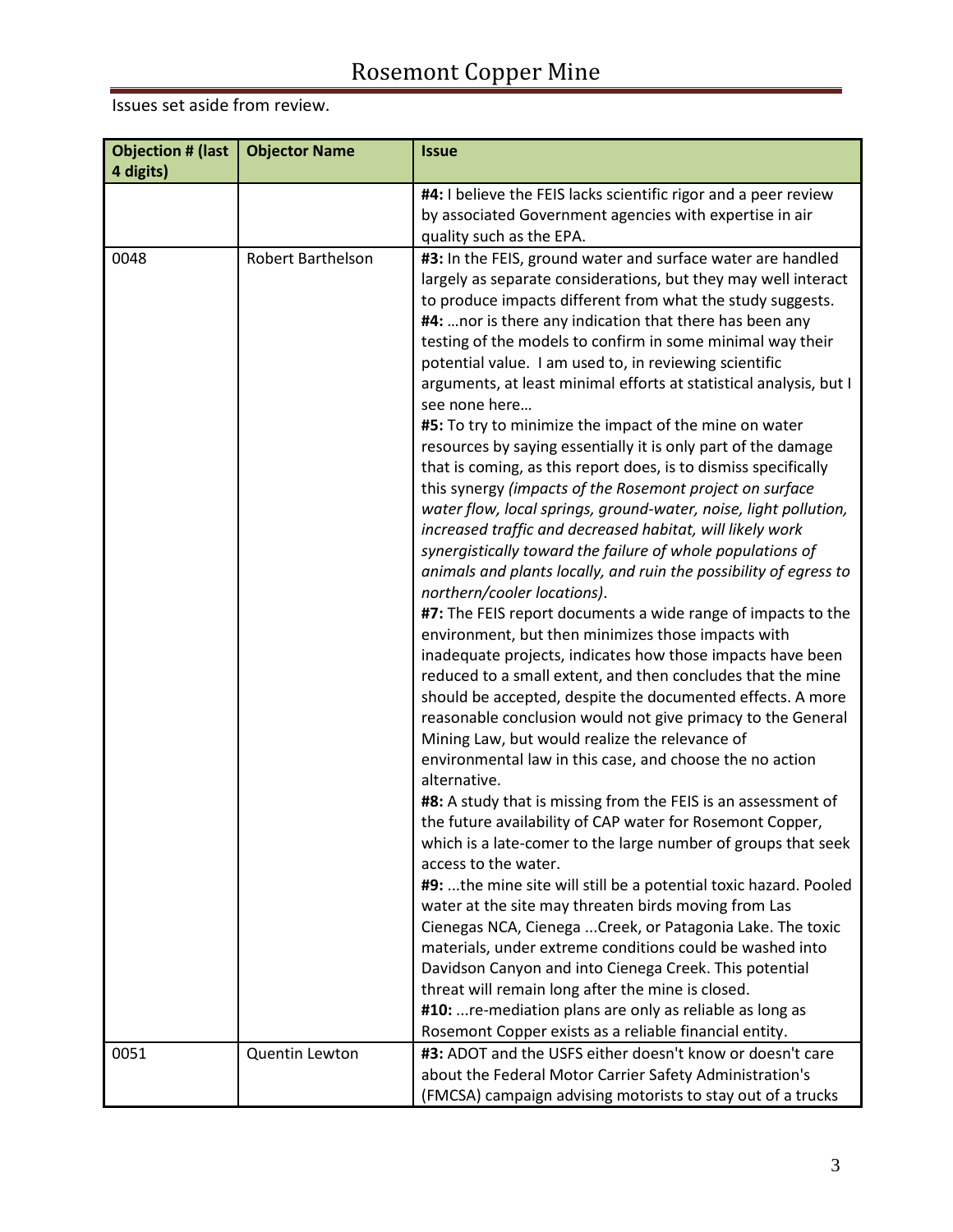| <b>Objection # (last</b><br>4 digits) | <b>Objector Name</b> | <b>Issue</b>                                                                                                                                                                                                                                                                                                                                                                                                                                                                                                                                                                                                                                                                                                                                                                           |
|---------------------------------------|----------------------|----------------------------------------------------------------------------------------------------------------------------------------------------------------------------------------------------------------------------------------------------------------------------------------------------------------------------------------------------------------------------------------------------------------------------------------------------------------------------------------------------------------------------------------------------------------------------------------------------------------------------------------------------------------------------------------------------------------------------------------------------------------------------------------|
|                                       |                      | blind spots Furthermore ADOT and the USFS are ignoring<br>the guidelines set forth by AASHTO for safe highway<br>construction.                                                                                                                                                                                                                                                                                                                                                                                                                                                                                                                                                                                                                                                         |
| 0056                                  | Sandy Whitehouse     | #4: Increased nitrogen emissions in the polluted air will foster<br>the growth of buffelgrass and other nonindigenous plants,<br>adding to the threat of fire activity and damage to wildlife<br>habitat.                                                                                                                                                                                                                                                                                                                                                                                                                                                                                                                                                                              |
| 0060                                  | Nancy McCoy          | #3: Drilling would occur for 2 years with well monitoring<br>happening for up to 15 years as stated in the AMI MPO, not<br>10 years, as stated on page 1126 of the Rosemont FEIS.<br>#4: Cumulative traffic effects must also take into<br>consideration the activities of the Department of Homeland<br>Security.                                                                                                                                                                                                                                                                                                                                                                                                                                                                     |
| 0061                                  | Anne Cavanaugh       | #1: PM emissions have significant health impacts on people,<br>especially the elderly and children. How are the fugitive dust<br>emissions and the direct emissions from this project going to<br>be completely controlled and mitigated? With respect to off-<br>site emissions, there does not appear to be any requirement<br>to mitigate truck emissions and emissions of all construction<br>and off-road equipment that is used on this project.                                                                                                                                                                                                                                                                                                                                 |
| 0062                                  | Dan Meyer            | #1: The Rosemont mine because it fails to meet the Forest<br>Service's criteria for approval, namely suitability and<br>reasonableness of the proposed mine plan. He mentions<br>many of the characteristics and impacts of the proposal as<br>evidence that the project is not suitable or reasonable, and<br>thus cannot be approved. He also questions whether the<br>project is economically viable over time, and whether the<br>figures used in the FEIS (supplied by the proponent) have<br>been independently verified.<br>#3: Forest Service regulations regarding mining which uses<br>the surface of the National Forests shall be conducted so as<br>to minimize adverse impacts to those resources (Organic Act).<br>He questions how the project meets this requirement. |
| 0063                                  | Diane Meyer          | #2: The proposed recharging with CAP water won't help the<br>residents of Green Valley as the recharge point is<br>downstream from them. Further, the availability of CAP water<br>is iffy at best given all the demands on the Colorado River and<br>the forecasted long-term drought conditions.                                                                                                                                                                                                                                                                                                                                                                                                                                                                                     |
| 0066                                  | John Hoffman         | #2:  the visual impact of a 700 foot high and mile wide pile<br>of rock and debris  creates an eyesore that makes a mockery<br>of the Scenic Highway designation. And the constant flow of<br>oversized mine haul trucks would further diminish that<br>designation.<br>#3: Without more specific numbers regarding the amount of                                                                                                                                                                                                                                                                                                                                                                                                                                                      |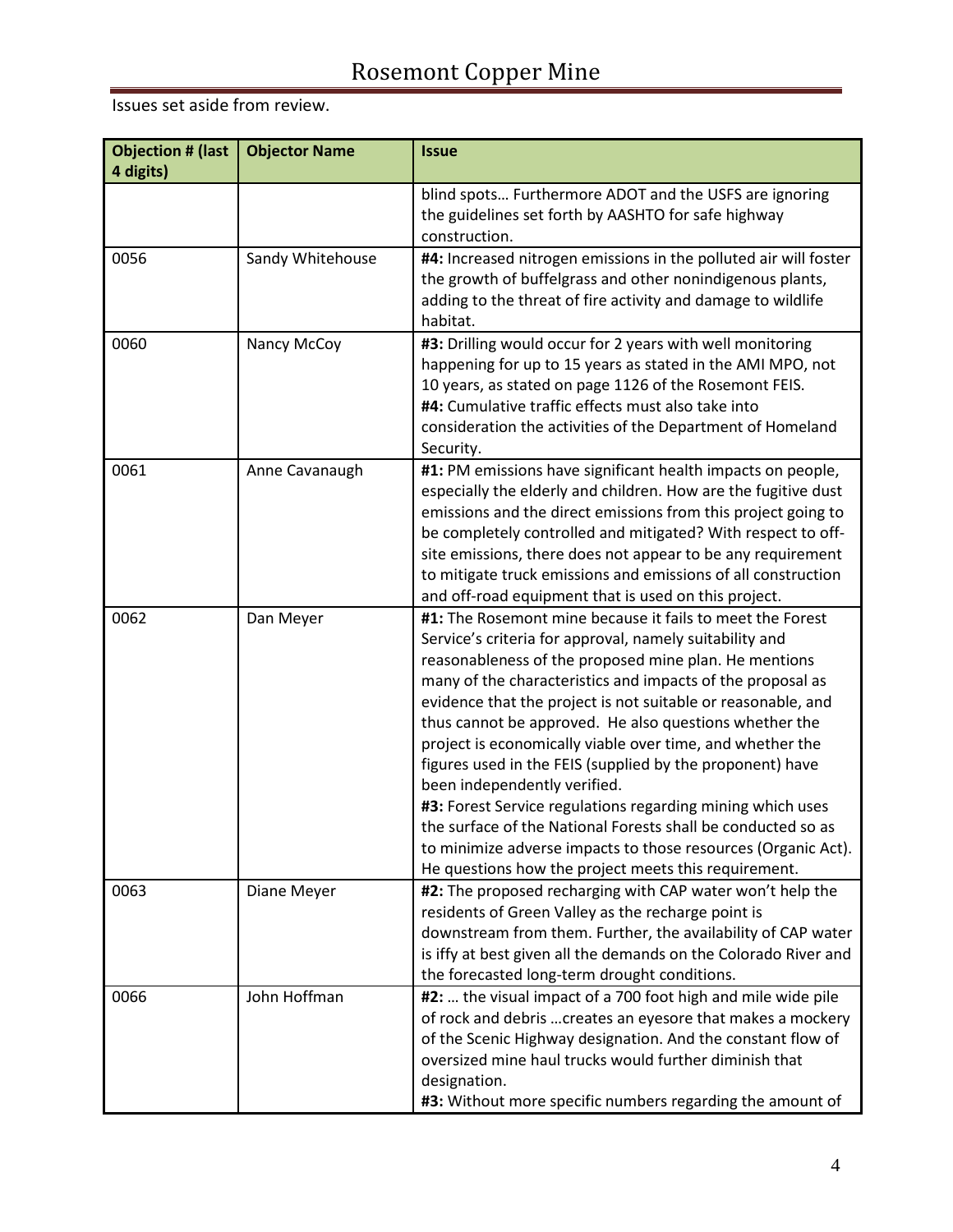| <b>Objection # (last</b><br>4 digits) | <b>Objector Name</b> | <b>Issue</b>                                                      |
|---------------------------------------|----------------------|-------------------------------------------------------------------|
|                                       |                      | fuel that Rosemont Copper vehicles will be using and how          |
|                                       |                      | that translates into fuel taxes, the suggestion that those taxes  |
|                                       |                      | could pay for all the highway damage that would accrue from       |
|                                       |                      | the heavy vehicle traffic is speculative at best.                 |
| 0079                                  | Joan Money           | #2: Groundwater monitoring measures are not adequate to           |
|                                       |                      | ensure an aquifer will not be polluted.                           |
|                                       |                      | #3: The MPO should therefore be considered unreasonable           |
|                                       |                      | and must be rejected (because few people will benefit but         |
|                                       |                      | many more will be impacted). The MPO must not be                  |
|                                       |                      | approved until the time comes when it is technically,             |
|                                       |                      | economically, and environmentally feasible (to restore pre-       |
|                                       |                      | mining conditions, including backfilling the pit).                |
|                                       |                      | #4: The analysis discussion on page G-36 (regarding water         |
|                                       |                      | quality in the pit lake) of the FEIS is inappropriate. It is      |
|                                       |                      | inappropriate to accept only the favorable results of analyses    |
|                                       |                      | while disregarding the unfavorable results.                       |
| 0083                                  | <b>FICO</b>          | #6: If the Rosemont Mine is allowed, it would facilitate          |
|                                       |                      | Rosemont's future development of its Peach-Elgin, Broad Top       |
|                                       |                      | Butte and Copper World claims.                                    |
| 0089                                  | <b>Tom Money</b>     | #2: There are also statements that there will be groundwater      |
|                                       |                      | monitoring plans in place. Monitoring is necessary but by         |
|                                       |                      | itself is not adequate. A plan to monitor an aquifer for water    |
|                                       |                      | quality does not constitute a plan to ensure an aquifer will      |
|                                       |                      | not be polluted.                                                  |
| 0091                                  | Pima County          | #24: Forest Service failed to follow its own separate             |
|                                       |                      | permitting process that requires Rosemont to receive a            |
|                                       |                      | special use authorization for the installation of wells and       |
|                                       |                      | pipelines on Forest land. There is no mention of this             |
|                                       |                      | permitting process in the FEIS or ROD, no disclosure of the       |
|                                       |                      | environmental and social impacts.                                 |
| 0092                                  | Glenn Furnier        | #2: The proposed mine will directly affect the Ciénega Creek      |
|                                       |                      | watershed, an endangered habitat type in southern Arizona.        |
|                                       |                      | It makes no sense to acknowledge that there will likely be a      |
|                                       |                      | negative impact on this endangered habitat and then approve       |
|                                       |                      | the mine proposal.                                                |
|                                       |                      | #6: The USFS has also not required the company to guarantee       |
|                                       |                      | the baseline flow and water quality in Ciénega Creek, a           |
|                                       |                      | resource in which the public has a significant investment.        |
| 0099                                  | Karl Phaler          | #2: Forest Service personnel and hired consultants have           |
|                                       |                      | reached conclusions which are biased in favor of an "approve      |
|                                       |                      | project" result.                                                  |
|                                       |                      | #6: The FEIS also fails to properly evaluate public safety issues |
|                                       |                      | raised throughout the review process.                             |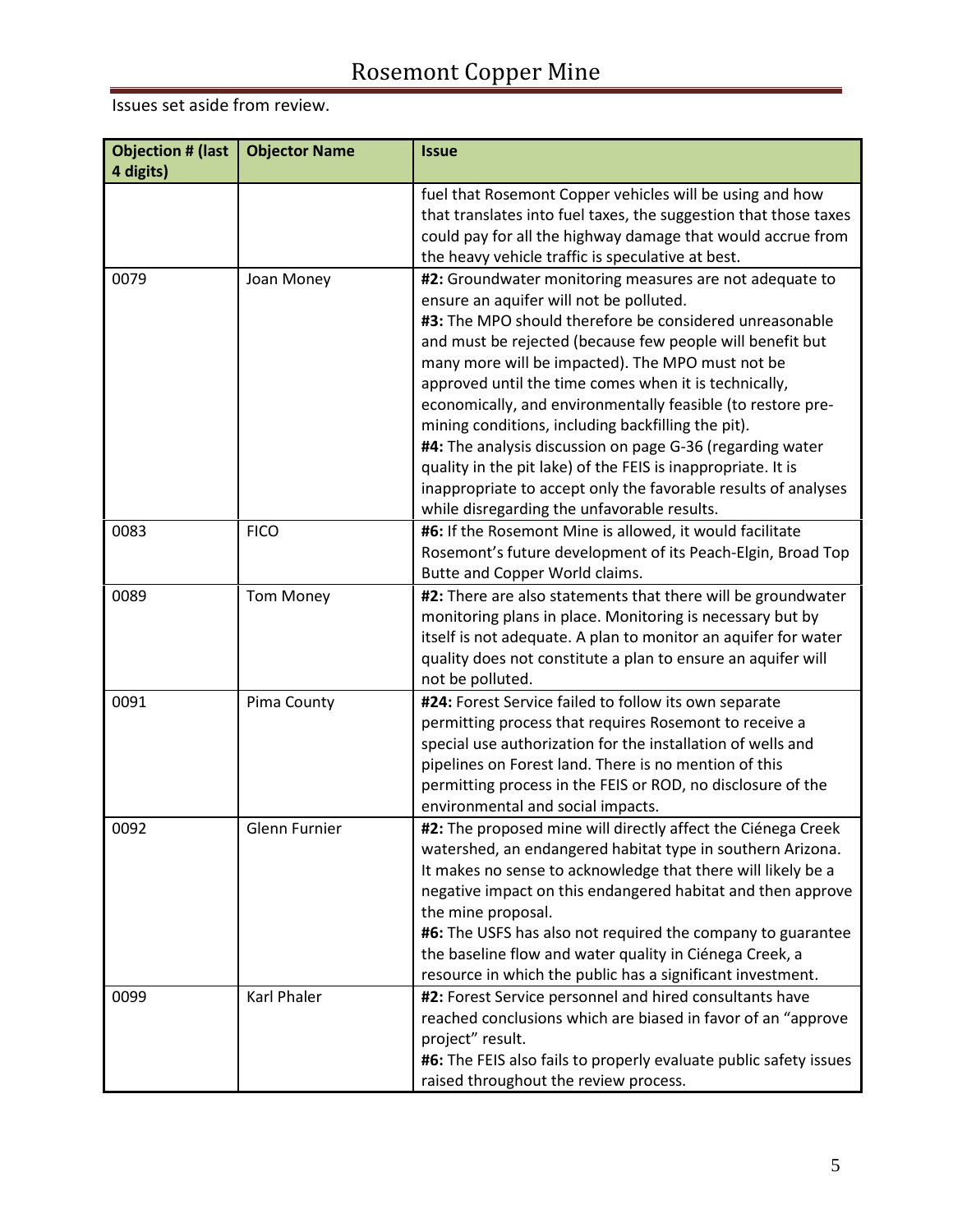| <b>Objection # (last</b><br>4 digits) | <b>Objector Name</b> | <b>Issue</b>                                                                                                                                                                                                                                                                                                                                                                                                                                                                                                                                                                                                                                                                                                                                                                                                                                                                                                                                                                                                                                                                                                                                                                                                                                                                                                                     |
|---------------------------------------|----------------------|----------------------------------------------------------------------------------------------------------------------------------------------------------------------------------------------------------------------------------------------------------------------------------------------------------------------------------------------------------------------------------------------------------------------------------------------------------------------------------------------------------------------------------------------------------------------------------------------------------------------------------------------------------------------------------------------------------------------------------------------------------------------------------------------------------------------------------------------------------------------------------------------------------------------------------------------------------------------------------------------------------------------------------------------------------------------------------------------------------------------------------------------------------------------------------------------------------------------------------------------------------------------------------------------------------------------------------|
| 0100                                  | Tohono O'odham       | #10: As set out in the FEIS, 4,518 acres, which correlates to<br>0.5% of total acreage will be lost from direct impacts to<br>jaguar proposed critical habitat caused by the Project. FEIS at<br>694. This acreage is of such a significant size and location<br>that the loss of this habitat will most likely impede north-<br>south movement of the jaguar, thus isolating the population<br>and perhaps ceasing to make the area effective habitat. This<br>concept should have been fully analyzed in the FEIS. One of<br>the conservation measures proposes that, as a part of the<br>reclamation program, "Rosemont will establish a percentage<br>of woody vegetation cover consistent with the elements of<br>jaguar critical habitat (notes that the relevant PCE is >1 to 50<br>percent) as averaged over the reclamation area, excluding<br>the pit." The idea that "woody vegetation" might be<br>developed in a mine-reclaimed area in our lifetimes is absurd.<br>Also not analyzed, are the probable effects to land not<br>containing the primary constituent elements for jaguar<br>habitat but in all likelihood are used by jaguars to traverse<br>mountain ranges. Finally, and perhaps most concerning is<br>FWS' admission that they do not know the home range size of<br>jaguars in Arizona. BO at 122. |
| 0104                                  | Pascua Yaqui Tribe   | #2: The question for the USFS, how is the USFS requiring<br>Rosemont to avoid, minimize and mitigate all of the impacts<br>from the proposed mine which affect Tribal values<br>(mentioned are springs, plants, animals, vegetation and<br>habitat loss, and artifacts)? It is not clear how the USFS has<br>required reasonable measures to protect surface resources.<br>What are the reasonable measures USFS is requiring from<br>Rosemont to protect surface resources?<br>#3: The Pascua Yaqui Tribe remains concerned about the<br>impact of the proposed Rosemont Copper Mine on the air<br>quality in the area of the Santa Rita Mountains and the larger<br>region surrounding the Santa Rita Mountains.<br>#13: USFS states that a number of modifications were made<br>to the preliminary Mine Plan of Operations ("MPO") to meet<br>the purposes of the applicable regulations such as the<br>Endangered Species Act ("ESA"). The question for the USFS is,<br>how much of the monitoring is done by Rosemont itself? If<br>the majority of monitoring is done by Rosemont and USFS<br>relies on Rosemont for self-reporting, the system is inherently<br>flawed.                                                                                                                                                   |